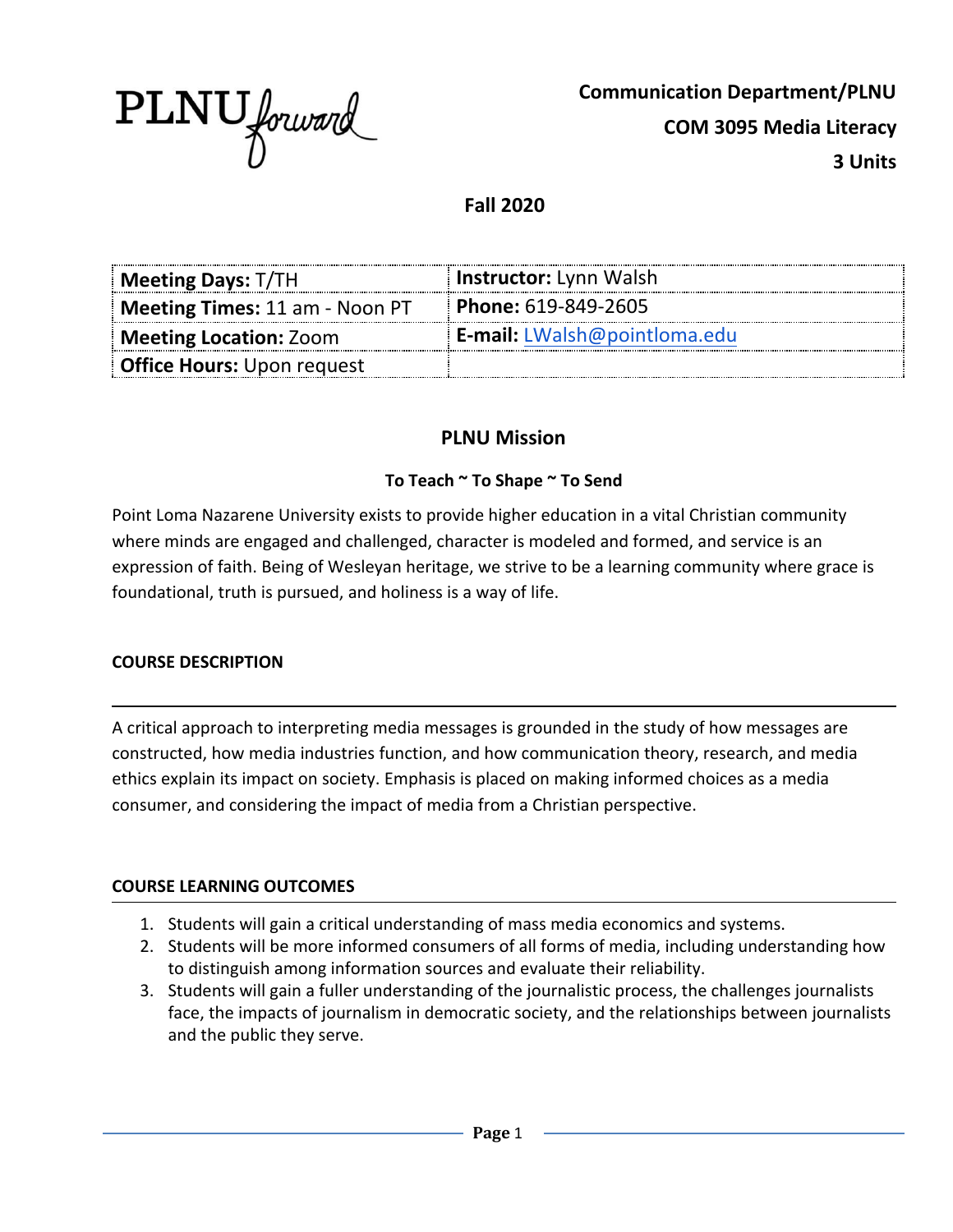- 4. Students will better understand the workings of state and local governments, including how state and local government decision-making affects our daily lives, how news coverage and other media content influences these decisions and how citizens can engage to influence change. The course focuses significantly on helping students understand and evaluate journalistic products and processes and their role in democracy. However, it also will provide students an opportunity to learn more about state and local government structures and processes and how they can be influenced by citizen engagement.
- 5. An ability to apply a biblical-Christian worldview and faith perspective to media analysis, critique, and the production of media messages.
- 6. An understanding and ability to apply media literacy analysis knowledge and skills in the four different dimensions of media literacy:
	- 1. Cognitive/Background-Factual dimension: includes the background-facts about the message, including: the medium and the messenger-- who created the message, their background and role in this message, their perspectives, ideology, the target/principle audience(s), when message created, where did it appear, how much \$\$ did it cost to make and how much \$\$ did it make, its popularity and awards, and other factors.
	- 2. Emotional dimension: how and why messages engage us emotionally and intellectuallyand the effects of this emotional engagement on our values, beliefs, and behaviors/actions.
	- 3. Aesthetic dimension: the artistic aspects of mass media messages, and how story in words and/or imagery and sound elicit emotional reactions and can affect us in positive and negative ways.
	- 4. Moral-ethical-spiritual dimension: includes the moral, psychological, and spiritual effects of media on individuals, culture, and society, and the ability to analyze and determine the ethics of media message content and their effect(s).

## **COURSE REQUIREMENTS**

**This class will have a diverse format.** While the class will have group discussions and brainstorming sessions, there will also be individual assignments that will include writing, reading and critical thinking. Some assignments will be ongoing through the entire semester. In addition students will have the opportunity to submit assignment in video/audio form.

**There is no textbook for this course.** The reading materials, podcasts, etc., will all be available as hyperlinks from the syllabus or the course Canvas site. Most of the readings are news articles carefully selected because they represent high quality journalism. You are expected to read these articles and to listen to or watch the podcasts or documentaries listed on the syllabus before the class for which they're assigned. Pop quizzes, as well as your participation in class discussions, will help assess whether you're doing so.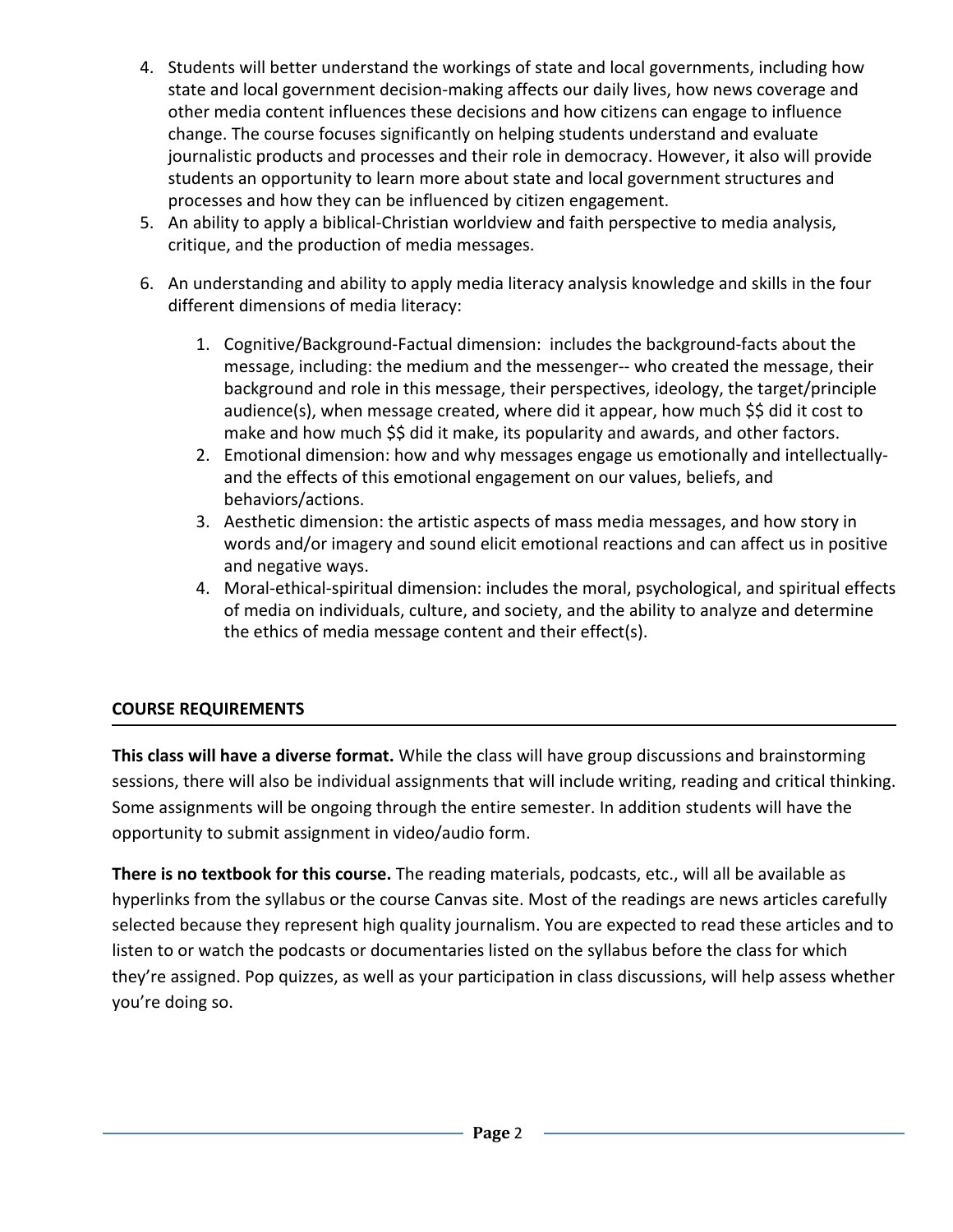## **COURSE CREDIT HOUR INFORMATION**

In the interest of providing sufficient time to accomplish the stated Course Learning Outcomes, this class meets the PLNU credit hour policy for a 3-unit class. Specific details about how the class meets the credit hour requirement can be provided upon request.

### **ASSESSMENT AND GRADING**

| <b>ASSIGNMENT VALUES:</b>                          | <b>GRADE % SCALE:</b>          |
|----------------------------------------------------|--------------------------------|
| News Consumption Log (100 points each)             | $A = 90 - 100$                 |
| News Consumption Log Reflection Paper (100 points) | $B = 80 - 89$<br>$C = 70 - 79$ |
| Misinformation Assignment (50 points)              | $D=60-69$<br>$F = 0 - 59$      |
| Story Pitching Assignment (50 points)              |                                |
| FOIA/CPRA Assignment (100 points)                  |                                |
| Class Participation (50 points)                    |                                |
| Pop Quizes (10 points)                             |                                |
| Interviewing Assignment (100 points)               |                                |
| Examining Biases Assignment (50 points)            |                                |
| Trust Assignment (100 points)                      |                                |
|                                                    |                                |

#### **STATE AUTHORIZATION**

State authorization is a formal determination by a state that Point Loma Nazarene University is approved to conduct activities regulated by that state. In certain states outside California, Point Loma Nazarene University is not authorized to enroll online (distance education) students. If a student moves to another state after admission to the program and/or enrollment in an online course, continuation within the program and/or course will depend on whether Point Loma Nazarene University is authorized to offer distance education courses in that state. It is the student's responsibility to notify the institution of any change in his or her physical location. Refer to the map on State Authorization to view which states allow online (distance education) outside of California.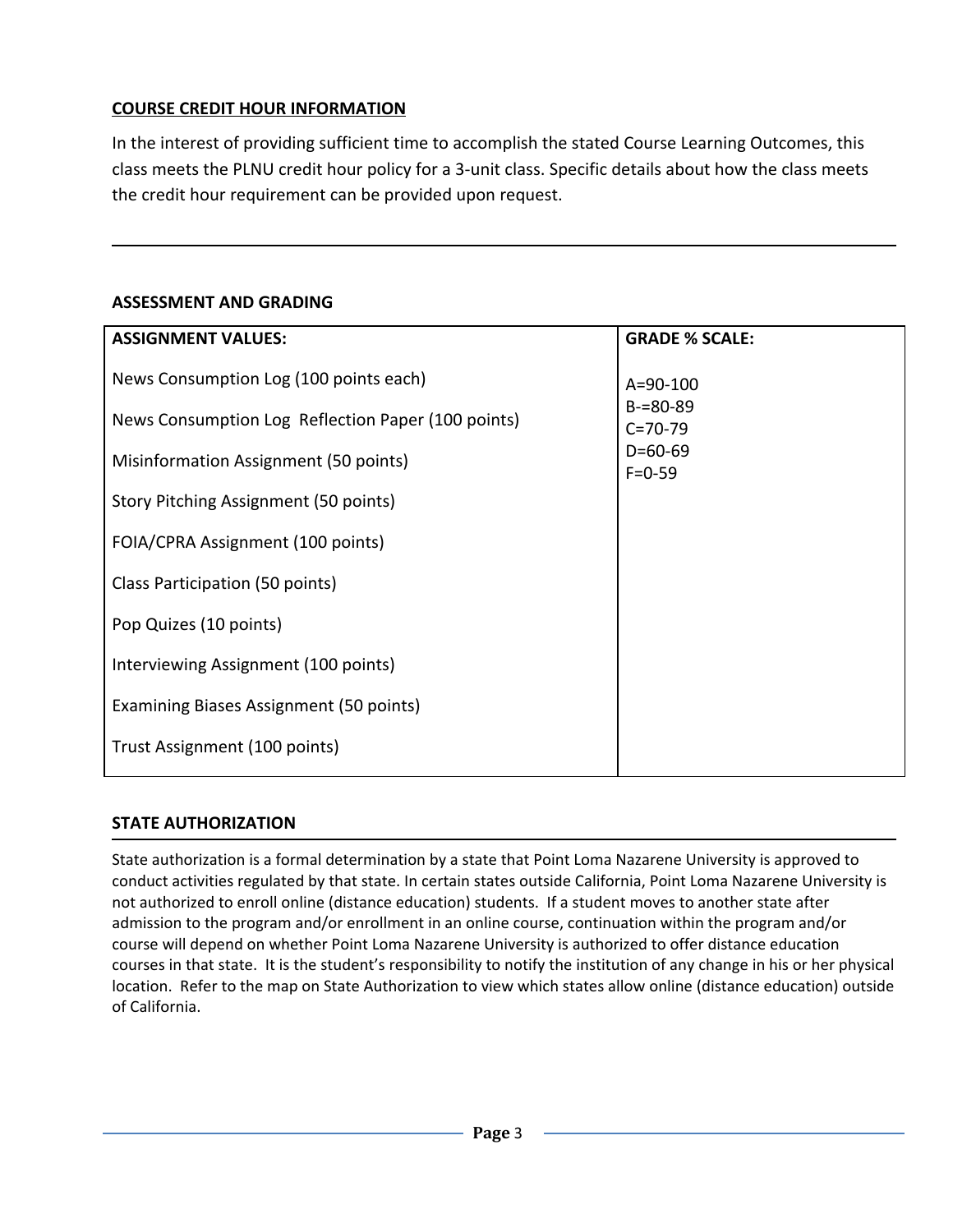#### **INCOMPLETES AND LATE ASSIGNMENTS**

All assignments are to be submitted/turned in by the beginning of the class session when they are due—including assignments posted in Canvas. Incompletes will only be assigned in extremely unusual circumstances.

#### **PLNU COPYRIGHT POLICY**

Point Loma Nazarene University, as a non-profit educational institution, is entitled by law to use materials protected by the US Copyright Act for classroom education. Any use of those materials outside the class may violate the law.

#### **PLNU ACADEMIC HONESTY POLICY**

Students should demonstrate academic honesty by doing original work and by giving appropriate credit to the ideas of others. Academic dishonesty is the act of presenting information, ideas, and/or concepts as one's own when in reality they are the results of another person's creativity and effort. A faculty member who believes a situation involving academic dishonesty has been detected may assign a failing grade for that assignment or examination, or, depending on the seriousness of the offense, for the course. Faculty should follow and students may appeal using the procedure in the university Catalog. See **Academic Policies** for definitions of kinds of academic dishonesty and for further policy information.

#### **PLNU ACADEMIC ACCOMMODATIONS POLICY**

If you have a diagnosed disability, please contact PLNU's Disability Resource Center (DRC) within the first two weeks of class to demonstrate need and to register for accommodation by phone at 619-849-2486 or by e-mail at [DRC@pointloma.edu.](mailto:DRC@pointloma.edu) See [Disability Resource Center](http://www.pointloma.edu/experience/offices/administrative-offices/academic-advising-office/disability-resource-center) for additional information.

#### **PLNU ATTENDANCE AND PARTICIPATION POLICY**

Regular and punctual attendance at all synchronous class sessions is considered essential to optimum academic achievement. If the student is absent for more than 10 percent of class sessions (virtual or face-to-face), the faculty member will issue a written warning of de-enrollment. If the absences exceed 20 percent, the student may be de-enrolled without notice until the university drop date or, after that date, receive the appropriate grade for their work and participation. In some courses, a portion of the credit hour content will be delivered asynchronously and attendance will be determined by submitting the assignments by the posted due dates. See Academic Policies in the Undergraduate Academic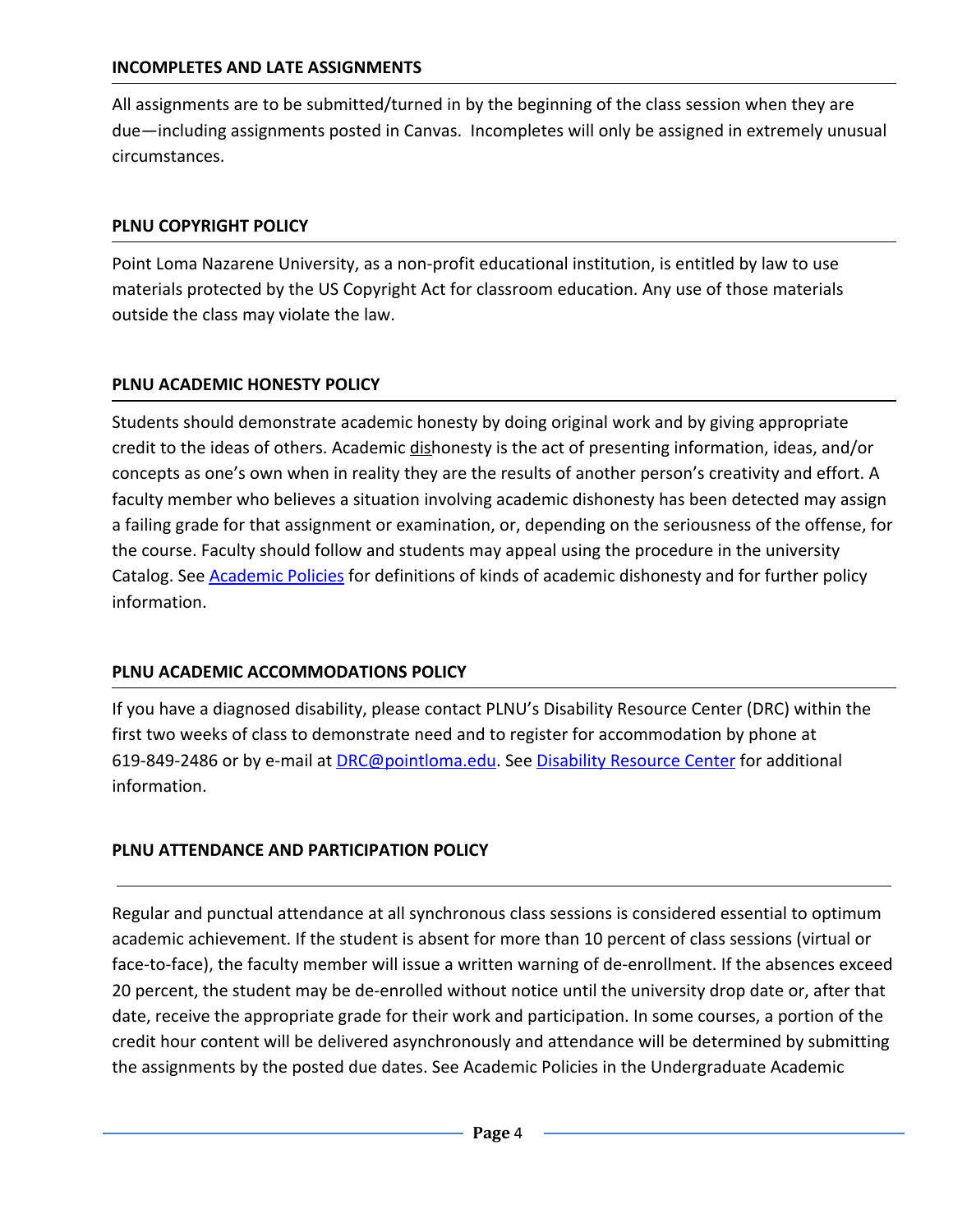Catalog. If absences exceed these limits but are due to university excused health issues, an exception will be granted.

### **Asynchronous Attendance/Participation Definition**

A day of attendance in asynchronous content is determined as contributing a substantive note, assignment, discussion, or submission by the posted due date. Failure to meet these standards will result in an absence for that day. Instructors will determine how many asynchronous attendance days are required each week.

### **USE OF TECHNOLOGY**

In order to be successful in the online environment, you'll need to meet the minimum technology and system requirements; please refer to the Technology and System Requirements information. Additionally, students are required to have headphone speakers compatible with their computer available to use. If a student is in need of technological resources please contact student-tech[-request@pointloma.edu](mailto:request@pointloma.edu).Problems with technology do not relieve you of the responsibility of participating, turning in your assignments, or completing your classwork.

## **COURSE ASSIGNMENTS**

## **News Consumption Log & Reflection Paper**

**Description:** Students will keep track of the news/media they consume each week.

Requirements: Students must submit three news story pitches (due dates can be found [here\)](https://docs.google.com/document/d/18AleA8cX47nuCj34j48sP26mhGvph7QIbvsDv3uoWeI/edit). Students will use [this log](https://docs.google.com/spreadsheets/d/1trv-u2xdkmNBalBVBSPOjO_M8aFbTFdw1dj5F9S8hiw/edit?usp=sharing) to keep track of the news and information they consume throughout the semester. At the end of the semester the students will reflect on that consumption. While reflecting on the news they consumed you are consuming, they should consider the following questions:

- Did you feel the news was trustworthy and unbiased? Why/Why Not?
- What was the purpose of the news you consumed? Was it meant to inform? Persuade? Make you feel good? Get you to take action? Uncover something?
- How was the storytelling? Was the story engaging? Was it boring?
- Would you change anything about the news content? Could it be more visually appealing? Better writing? Did it leave you left with unanswered questions?
- Did you change your news consuming habits throughout the semester? Why/Why not?
- Did anything about your log and consumption habits surprise you? Why/Why not?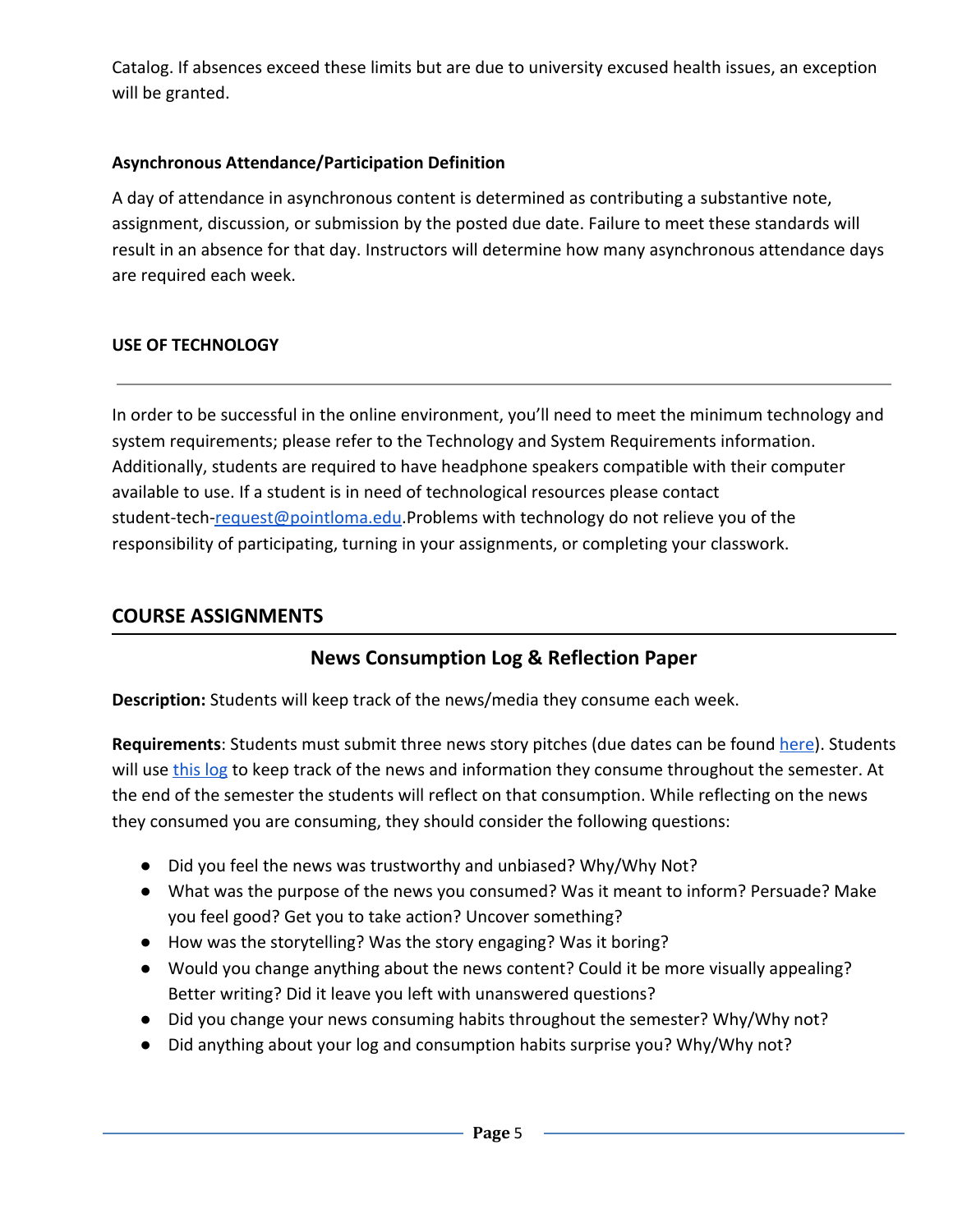## **Story Pitching Assignment:**

**Description:** Students will pitch and discuss stories they think would make good news stories.

**Requirements**: Students must submit three news story pitches (due dates can be found [here\)](https://docs.google.com/document/d/18AleA8cX47nuCj34j48sP26mhGvph7QIbvsDv3uoWeI/edit). Pitches should include the best practices discussed in class.

# **FOIA/CPRA Request:**

**Description:** Students will research, write and submit at least one FOIA or CPRA request.

**Requirements:** Students are responsible for writing the request and submitting it to the proper agency. The student is also responsible for following up with the request and ideally is able to receive documents back from an agency to produce video content. When the assignment is due (due dates can be found [here](https://docs.google.com/document/d/18AleA8cX47nuCj34j48sP26mhGvph7QIbvsDv3uoWeI/edit)) students will provide a copy of the original requests and any responses or back and forth received. Students will be prepared to talk about the experience in class.

# **Misinformation Assignment :**

**Description:** Students will learn how to tell if information is misleading or created to deceive the public.

Requirements: Complete (due dates can be found [here](https://docs.google.com/document/d/18AleA8cX47nuCj34j48sP26mhGvph7QIbvsDv3uoWeI/edit)) the following online course and to test your knowledge of misinformation/disinformation and gain a better understanding of how to report on conspiracy theories and incorrect information shared online.

- [Identifying and Tackling Manipulated Media](https://www.reuters.com/manipulatedmedia/en/)
- [Geolocation Challenge](https://firstdraftnews.org/en/education/curriculum-resource/test-your-verification-skills-with-our-geolocation-challenge/)
- [Observation Challenge](https://firstdraftnews.org/en/education/curriculum-resource/2-assessment-observation/)

## **Interviewing Assignment :**

**Description:** Students will interview five classmates, family, friends, community members, professors,